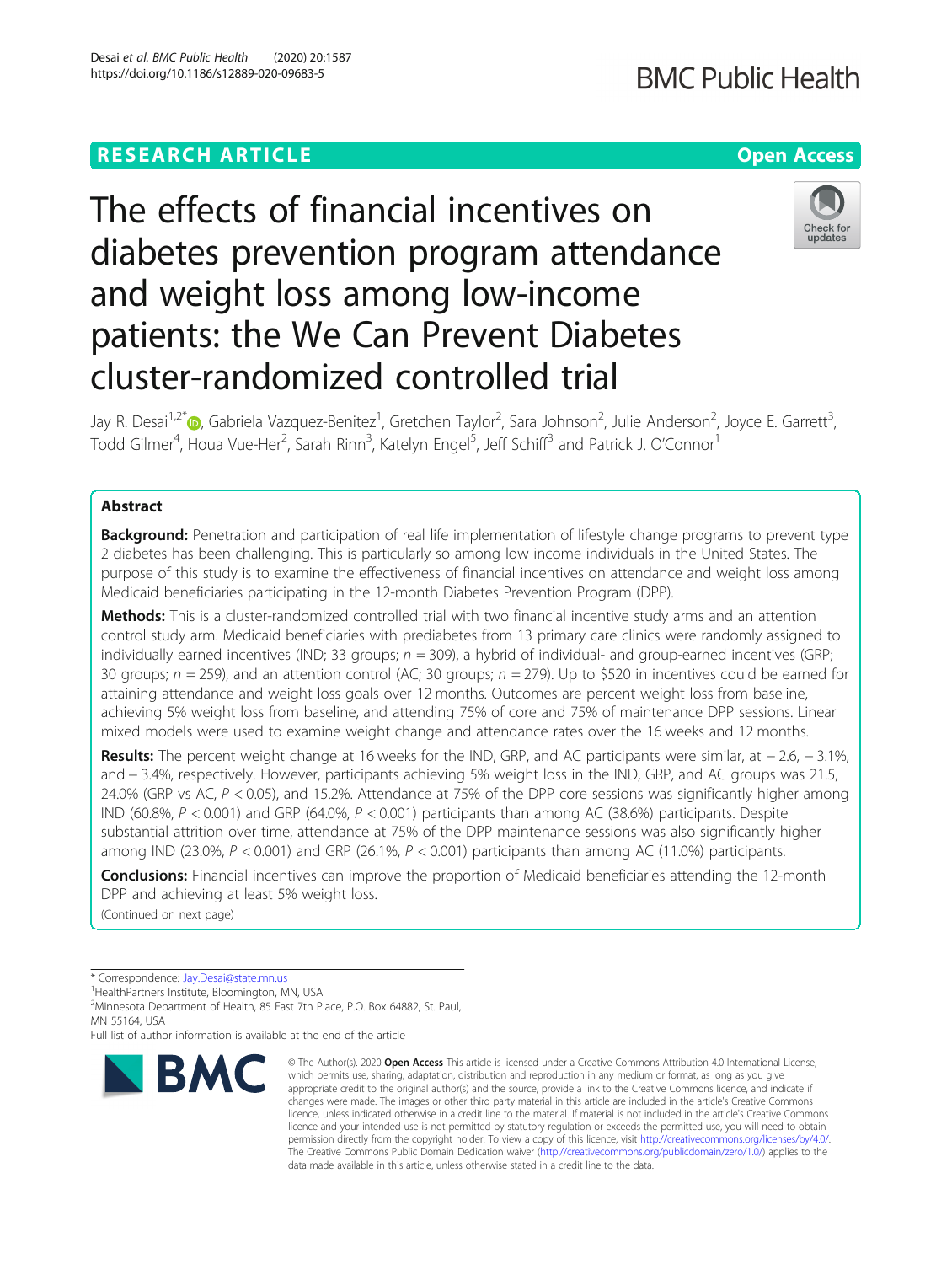**Trial registration:** [ClinicalTrials.gov](http://clinicaltrials.gov) [NCT02422420](https://clinicaltrials.gov/ct2/show/NCT02422420); retrospectively registered April 21, 2015.

Keywords: Diabetes type 2 prevention, Lifestyle intervention, Financial incentives, Weight loss, Low income individuals, Medicaid

# Background

An estimated 353 million adults worldwide are at high risk of developing diabetes [[1](#page-9-0)]. Numerous randomized controlled diabetes prevention lifestyle interventions have demonstrated strong efficacy in delaying or reducing the onset of type 2 diabetes among high risk adults yet penetration and participation of real-world diabetes prevention programs has been limited [\[2](#page-9-0)–[6\]](#page-9-0). In the United States this has been a particular challenge among low-income, less educated, and culturally diverse individuals [\[7,](#page-9-0) [8\]](#page-9-0). A metaanalysis of community-based DPP interventions and evaluation of the Centers for Disease Control and Prevention's (CDC's) National Diabetes Prevention Program (NDPP) found that program attendance and weight loss goals were much lower among black, Hispanic, and other racial/ethnic individuals compared to non-Hispanic whites [[9,](#page-9-0) [10\]](#page-9-0). This is concerning because these individuals have poverty rates two times higher than those of non-Hispanic whites and, among those in the highest poverty level, diabetes prevalence is 18% compared to 8% for those in the lowest poverty level [[11](#page-9-0), [12\]](#page-9-0). Furthermore, low income individuals are increasingly insured through the public programs of Medicaid and Medicare, which account for 66% of the estimated \$237 billion in annual direct medical costs attributable to diabetes in the United States [\[13,](#page-9-0) [14](#page-9-0)].

A potential solution is the use of extrinsic incentives to promote participation and outcomes in diabetes prevention lifestyle programs. Several studies have demonstrated that prompt and frequent delivery of incentives can lead to improved healthy behaviors [\[15](#page-9-0)–[22\]](#page-9-0). Many insurers and 90% of large employers in the United States are using such incentives to foster healthy behaviors and there is a growing body of evidence that financial incentives improve tobacco cessation, physical activity, healthy eating, and weight management [\[16,](#page-9-0) [18](#page-9-0)–[21,](#page-9-0) [23](#page-9-0)–[25\]](#page-9-0). The 35 million economically disadvantaged adult Medicaid recipients may be especially responsive to financial incentives [[21](#page-9-0), [26\]](#page-9-0). Medicaid is a federal health care insurance program. In the United States adults at or below 138% of the federal poverty level are eligible for Medicaid. Some States, like Minnesota, have expanded insurance coverage to include adults at or below 200% of the federal poverty level. Currently, gaps remain in understanding the optimal incentive design for specific behaviors and populations, especially low income or culturally diverse populations who are not necessarily reached by corporate wellness programs.

At present, among 164 funded NDPP sites, 150 use participant incentives with 32 using financial incentives [[5\]](#page-9-0). The NDPP incentive targets, how they are delivered and their effectiveness is, however, unknown. Providing incentives for DPP attendance may be a good approach considering that for every DPP session attended participants lost 0.31% of their baseline weight and, a 1 kg reduction in weight results in a 16% decrease in diabetes incidence [\[9](#page-9-0), [27\]](#page-9-0). Providing incentives for attendance over 16 weeks was shown to be effective by VanEpps and colleagues as part of the Centers for Medicare & Medicaid Services Medicaid Incentives to Prevent Chronic Disease (MIPCD) initiative but it did not result in differential weight loss [\[28](#page-9-0), [29](#page-9-0)]. The MIPCD was an ambitious effort to design and evaluate incentive programs that encourage smoking cessation, weight management, blood pressure and cholesterol control, optimal diabetes care management, and type 2 diabetes prevention [[28\]](#page-9-0).

We present findings from the We Can Prevent Diabetes (WCPD) study, also part of the MIPCD initiative [[30\]](#page-9-0). The study was conducted among Minnesota Medicaid beneficiaries with prediabetes who were recruited from their primary care clinics. Two financial incentives structures were designed to offer immediate incentives for DPP attendance and weight loss over a 12 month period [\[30\]](#page-9-0). Our incentive design, patient population, recruitment process, and study duration differ from prior studies, thus adding to the current literature. We hypothesized that participants receiving financial incentives would improve DPP attendance and weight loss compared with participants not receiving incentives.

# **Methods**

## Study design

We conducted the three-arm, pragmatic clusterrandomized controlled WCPD study from January 2013 to December 2015 [\[30](#page-9-0)]. We compared Medicaid beneficiaries receiving the 12-month DPP for free but with no incentives for participation or weight loss (attention control; AC) with beneficiaries earning financial incentives based on their individual participation and weight loss (IND) and with beneficiaries earning incentives based on a hybrid of individual and group participation and weight loss (GRP). The WPCD study adheres to the CONSORT guidelines (see [additional file](#page-8-0)). The study was approved by institutional review boards at the Minnesota Department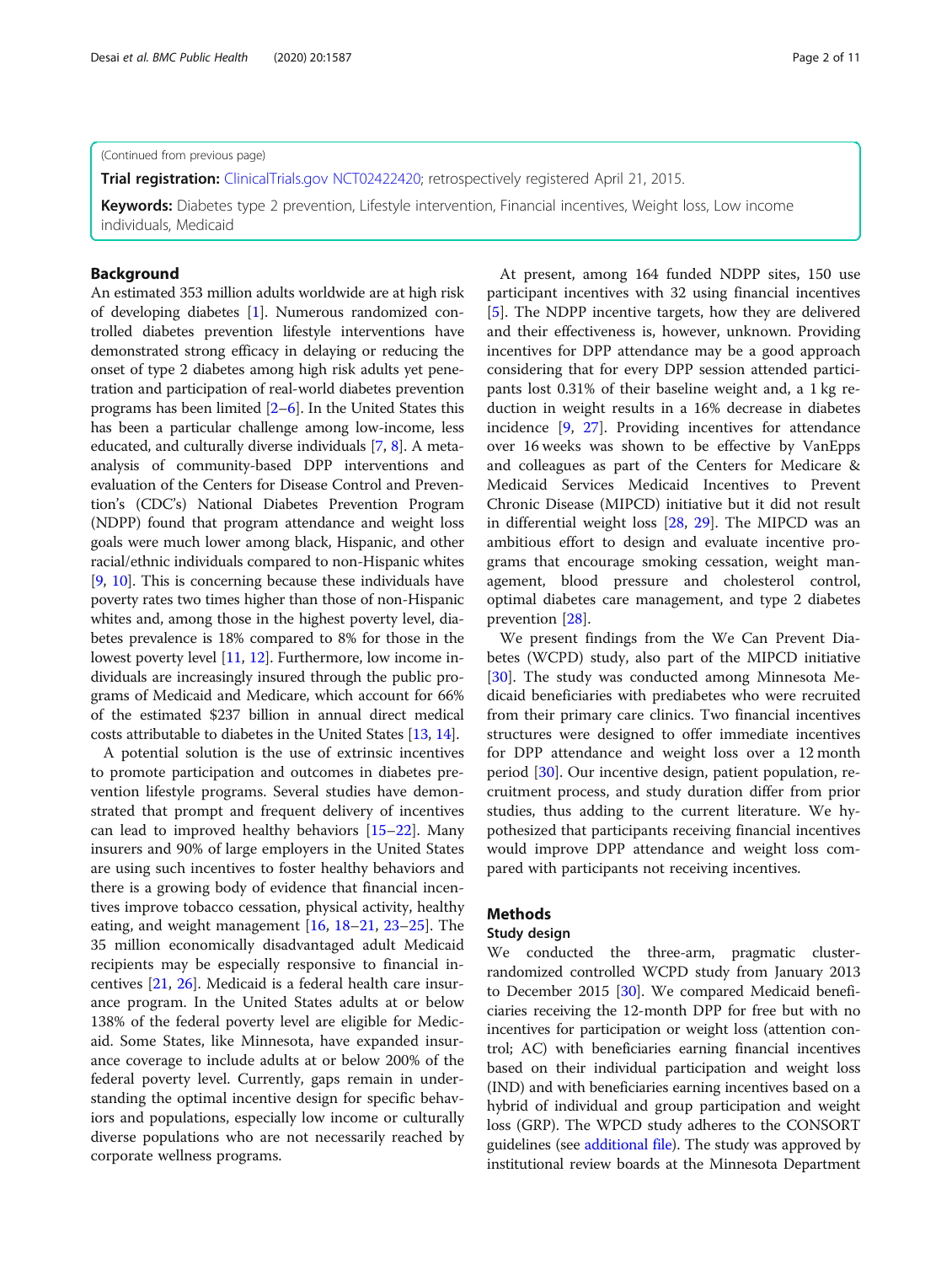Desai et al. BMC Public Health (2020) 20:1587 Page 3 of 11

of Health (primary), the Minnesota Department of Human Services, the University of Minnesota (on behalf of the University of Minnesota Physicians health system), HealthPartners, HealthEast, and Hennipin County Medical Center.

# Study participants and setting

Minnesota adults enrolled in Medical Assistance or MinnesotaCare (i.e., Medicaid) were identified, recruited, consented, and enrolled by clinic staff at 13 primary care clinic systems in the Minneapolis-St. Paul metropolitan area [\[30\]](#page-9-0). These clinics serve a culturally diverse, lowincome population, including Hmong, Somali, Karen, and Latino immigrants. Participants were recruited through clinic visits, electronic medical record review with telephone outreach, and community-based outreach.

Eligible participants had to: a) be currently enrolled in Medicaid; b) be 18 to 74 years old; c) have a body mass index ≥25 kg/m<sup>2</sup> (≥22 kg/m<sup>2</sup> for those of Asian descent); and d) have prediabetes or a history of gestational diabetes mellitus (GDM). Prediabetes status was classified as: a) at least one elevated blood glucose reading within 18 months of enrollment (fasting plasma glucose 5.6– 6.9 mmol/L [100–125 mg/dl]; impaired glucose tolerance 7.8–11.0 mmol/L [140–199 mg/dl]; or HbA1c 39–46 mmol/mol [5.7–6.4%]); or b) at least one outpatient visit with a diagnosis code indicating abnormal glucose levels (ICD-9-CM 790.21, 790.22, or 790.29). Previous GDM was determined by: a) at least one outpatient or inpatient ICD-9-CM 648.8x; b) any mention of GDM in the participants' medical notes; or c) participant selfreport of GDM [\[30\]](#page-9-0). Additional exclusion criteria were reported elsewhere [\[30](#page-9-0)].

#### Randomization and interventions

Participants were assigned to a DPP group based on their preferred day, time, and location [\[30](#page-9-0)]. Groups were randomly assigned to a study arm 24 h before their first DPP core session using a computer-generated randomization sequence prepared by the study statistician. DPP lifestyle coaches accessed the group assignment and informed participants of their assignment at the first DPP core session.

All participants received, free of charge, the 12-month group-delivered DPP, based on the CDC NDPP standardized DPP curriculum [\[31](#page-9-0)]. The DPP core program consists of 16 weekly one-hour sessions. The DPP maintenance program consists of eight one-hour monthly "booster" meetings tailored to the needs of the DPP group. While participants remained in their randomized groups during the first 16 weeks, pragmatic delivery of the maintenance sessions allowed combining some participants into the same maintenance sessions. These participants retained their original incentive structures and were analyzed as such.

The DPP was delivered by YMCA lifestyle coaches [[30\]](#page-9-0). During the study's last year, trained primary care clinic staff also led 21 DPP groups but with maintenance sessions modified to every 2 weeks for 4 months. For accessibility, primary care clinics identified locations best suited to their patients for delivery of the DPP sessions. These were either on-site or at a nearby community center. When possible, native-speaking DPP lifestyle coaches or interpreters were used for non–English-speaking participants.

All participants received \$25 for attending one of the first three group sessions as well as materials to support lifestyle change (i.e., measuring cups, food scale, transportation, childcare, and free access to facilities for physical activity). The IND and GRP participants could earn up to \$520 [\[30\]](#page-9-0). IND participants received financial incentives for each session attended, for attending at least 75% of DPP core sessions, attending at least 75% of DPP maintenance sessions, and achieving 5, 7, and 10% weight loss during the core period and 5, 7%, or 10% weight loss by the end of the maintenance period [\[30](#page-9-0)]. GRP participants earned a financial incentive each time they attended a DPP session or achieved 5% weight loss during the core or maintenance periods. If their entire DPP group achieved 75% core session attendance, 75% maintenance session attendance, or 7% or 10% weight loss during the core period or by the end of the maintenance period, all members of that group received the financial incentive  $[30]$  $[30]$ . The detailed incentive structures are described elsewhere [[30\]](#page-9-0). Weight loss targets were based on the NDPP requirements (5%), original DPP findings (7%), and a stretch goal (10%). If a participant dropped out due to loss of Medicaid eligibility (or other reasons described elsewhere), GRP incentives were based on the remaining DPP group participants [\[30](#page-9-0)]. Attending a make-up session counted as a regular session. Financial incentives were received on a reloadable debit card issued to all participants and automatically loaded when incentive goals were attained [[30\]](#page-9-0).

# Data collection

The lifestyle coaches collected participant attendance, weight, and weekly food and physical activity logs at each DPP core and maintenance session. Weight was obtained at the beginning of each session on a portable digital scale. Data were entered into the MyNetico system within 48 h of the session and automatically trig-gered the disbursement of earned incentives [[30\]](#page-9-0). Clinic staff retrieved participant vital signs, laboratory data, and smoking status from their electronic medical records systems for baseline and 12-month follow-up. Medicaid claims data were used to determine prior cardiovascular disease (ICD-9-CM 410–414, 420, 421, 423–427, 429– 438, 440–444, 447, 451–453, 557, 785, v42, v45, V53)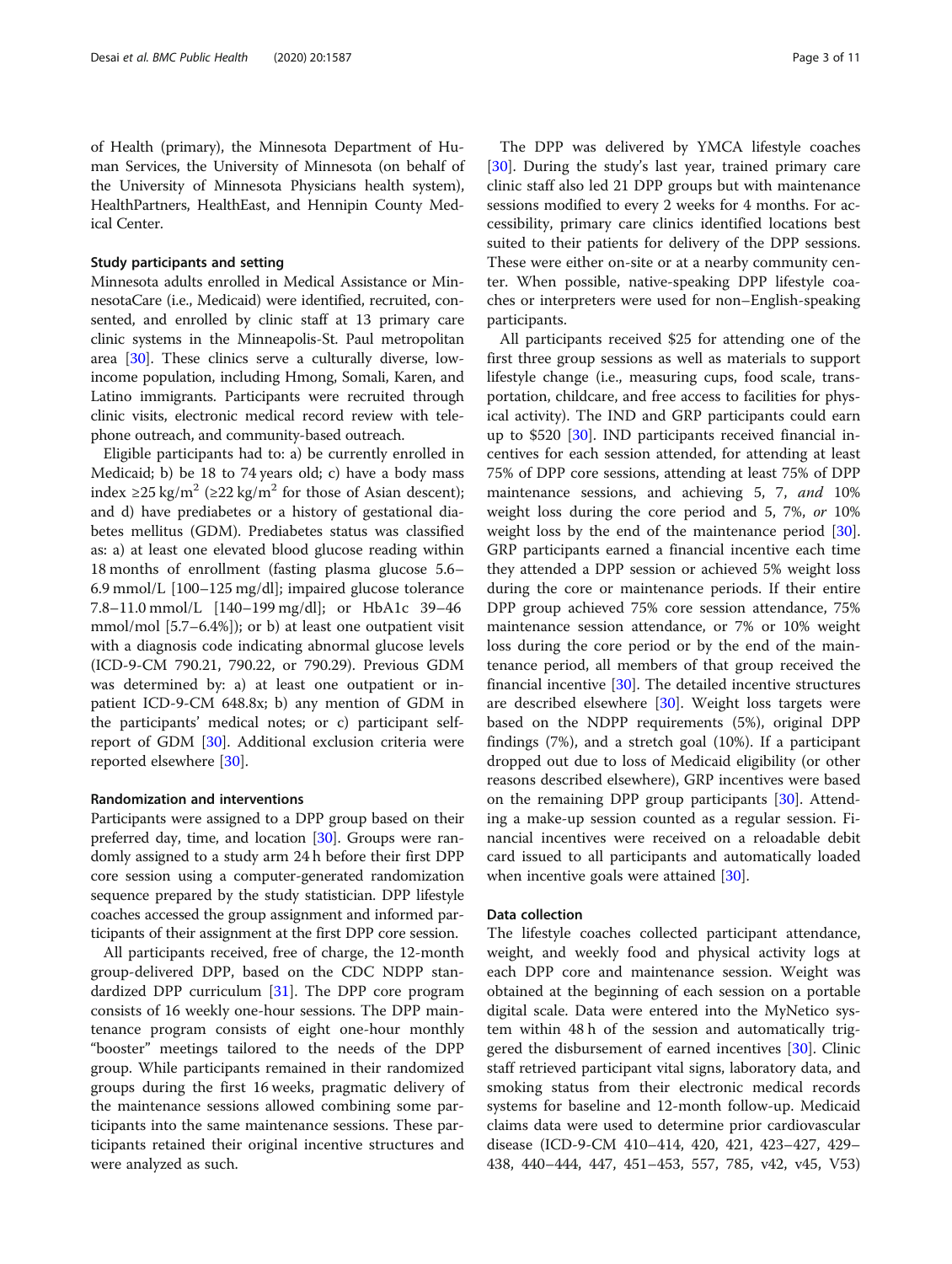and mental health conditions (ICD-9-CM 295–298, 300, 301, 309, 311). Participants received a \$25 reimbursement for the 12-month follow-up visit.

# **Outcomes**

Our primary outcomes were mean weight change over the 16 core sessions and the 12-month DPP period. We also evaluated the proportion of participants who achieved 5, 7, and 10% weight loss at any core session and at their last attended maintenance session. Attendance outcomes included the mean number of core, maintenance, and total sessions attended; the percent of participants who attended 12 core sessions; and the percent who attended six maintenance sessions. We also reported percent completion of the food and physical activity logs, and the percent of participants reporting 150 min of activity per week [\[30](#page-9-0)].

## Statistical analysis

All analyses were based on a participants original assigned study arm. We used the chi-square and F-test to compare baseline differences between the study arms. Linear mixed models were used to examine weight change over the 16 weeks and 12 months for participants with two or more weight measurements within each time frame. To evaluate the effect of the financial incentives on weight change, pairwise contrasts between GRP and AC and between IND and AC were computed. We also examined contrasts between GRP and IND. The models included repeated weight measurements as the outcome variable; time (weeks from first measurement), incentive arm, a time-arm indicator, and baseline weight as fixed effects and random intercept and slope for groups, with an autoregressive AR (1) structure for the error term [[30](#page-9-0)]. Weights were log transformed and then back-transformed to their original scale for comparison of study arms. We also conducted sensitivity analyses, accounting for weight trajectory outliers or over influential patterns.

We modeled attendance rates for DPP groups using a generalized linear model with binomial distribution and logit link with the same parametrization of the fixed effects [[30\]](#page-9-0). A compound symmetry covariance for the error term was used to account for the nested structure of the data. For mean number of sessions attended, we used a linear mixed model, and for weight loss and attendance goals, we used a generalized linear model. Linear mixed models adequately handle missing data under the assumption of missing at random. A similar approach was used to examine completion of physical activity and food logs and self-reported physical activity during the first 16 weeks. All analyses were evaluated at a 0.05 significance level and conducted using SAS version 9.3 (SAS Institute, Inc., USA).

#### Power analysis

A priori power calculations were estimated based on weight change and considered the randomization and delivery at the group level. Based on prior DPP studies, we estimated that IND and GRP participants would lose 6.8 kg (15 lbs) and 9.1 kg (20 lbs), respectively, or about 0.45 kg (1 lb) per week throughout the DPP Core Sessions. With 80% power,  $\alpha_2 = 0.05$  (two-tailed test), an intraclass correlation coefficient (ICC) of 0.01, and a weight standard deviation (SD) of 19.3 kg (42.5 lbs), we expected to detect an effect size of 0.2 (3.9 kg; 8.5 lbs) between the incentive arms and the AC arm, with 44 groups of 10 participants per group [\[30](#page-9-0)].

# Results

From January 1, 2013 through April 15, 2016, the 13 WCPD primary care clinic systems identified 2871 potential participants, reaching 72% and enrolling and consenting 55.7% of those contacted  $(n = 1154)$  [\[30](#page-9-0)]. Of these, 43 participants were never assigned to a randomized class and 264 participants never attended a DPP session, with no significant differences between the study arms [\[30\]](#page-9-0). Our analyses included the remaining 847 participants who enrolled and attended at least one DPP session (73.4%). Ninety-three groups were started (IND = 33,  $GRP = 30$ ,  $AC = 30$ ) with, on average, nine participants per group.

Baseline characteristics of participants are detailed in Table [1.](#page-4-0) Participants were racially and ethnically diverse. Only 17% were White while 64% were African American. However, a large proportion of African Americans were Somali immigrants and whose primary language was Somali. Almost 54% had a BMI ≥35 kg/m<sup>2</sup>. Less than 15% had more than a high school education and 40% had evidence of a prior mental health condition.

Weight Change Outcomes: Based on planned analyses, at 16 weeks the mean percent weight change was similar for the three study arms  $(IND = -2.6\% (95\% CI -3.1, -7.5\%)$ 2.0);  $GRP = -3.1\%$  (95%CI:  $-3.7,-2.4$ );  $AC = -3.4\%$ (95%CI: − 9.2, 4.9)) (Table [2](#page-5-0)). At 12 months, mean percent weight changes for IND, GRP, and AC participants were − 3.7% (95%CI: − 5.7,-1.6), − 4.4% (95%CI: − 6.5,- 2.2), and − 7.1% (95%CI: − 9.2,4.9) and non-significant. However, these results reflect the differential attrition rates across groups, and thus the number of participants contributing with data in the maintenance phase: 142 (IND), 122 (GRP), and 71 (AC) participants with two or more weight measurements from week 17 to week 52.

During DPP core sessions, the 5% weight loss goal was met by 15.2% of AC, 21.5% of IND, and 24.0% of GRP  $(P < 0.05)$  participants (Table [3](#page-5-0)). Significantly more GRP participants also attained 7% weight loss than did AC participants. At 12 months, significantly more IND (20.3%,  $P < 0.05$ ) and GRP (21.5%,  $P < 0.05$ ) participants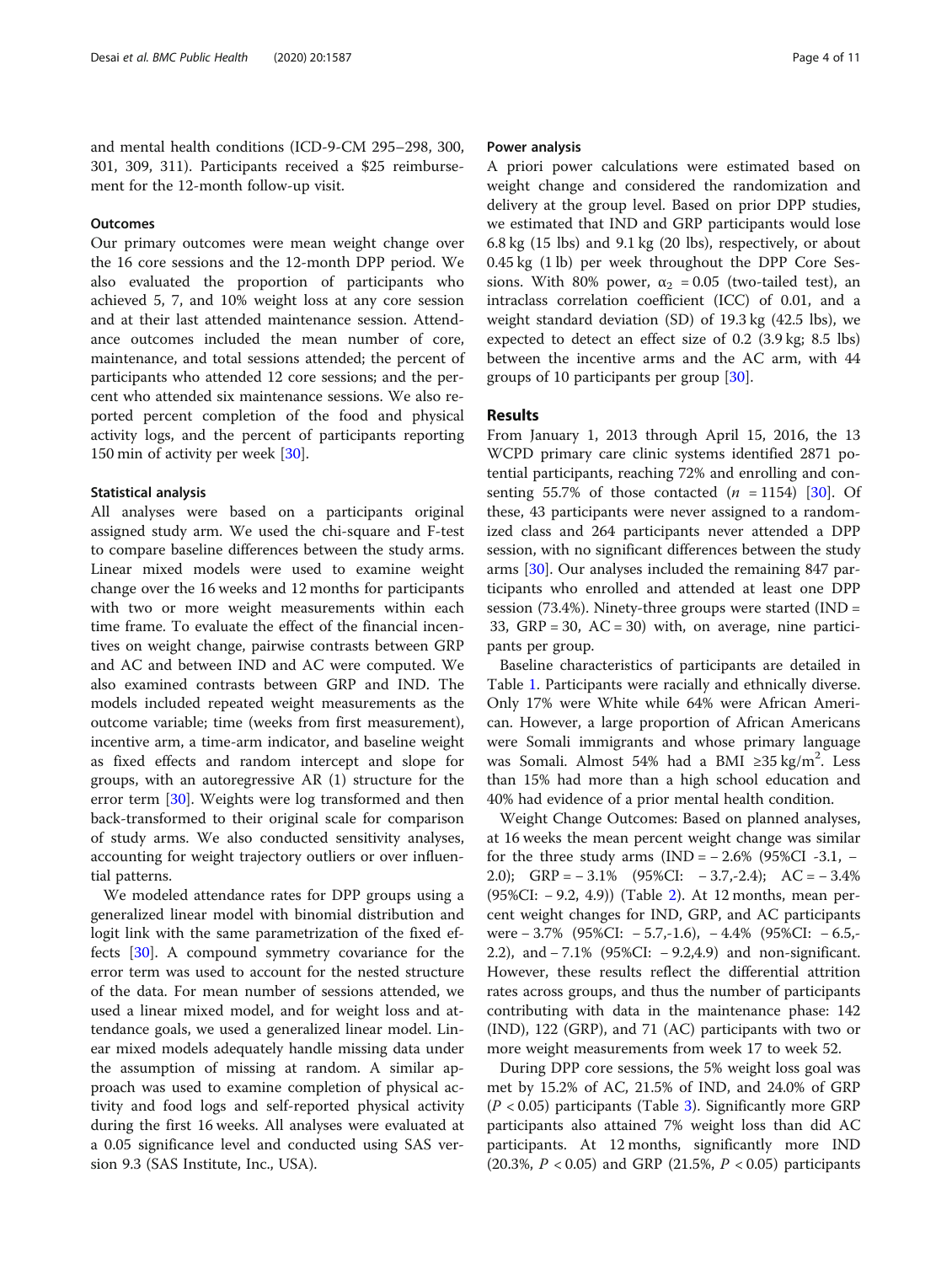<span id="page-4-0"></span>Table 1 Baseline characteristics of the We Can Prevent Diabetes study subjects attending at least one Diabetes Prevention Program session, by study arm ( $n = 847$ ; IND Individual; GRP Group/Individual; AC Attention Control)

| Characteristics                                             | <b>IND</b><br>$(N = 33; n = 309)$ | <b>GRP</b><br>$(N = 30; n = 259)$ | AC<br>$(N = 30; n = 279)$ |
|-------------------------------------------------------------|-----------------------------------|-----------------------------------|---------------------------|
| Glucose Entry Criteria (%)                                  |                                   |                                   |                           |
| HbA1c 39-46 mmol/mol<br>$(5.7 - 6.4\%)$                     | 62.5                              | 56.8                              | 60.9                      |
| Fasting plasma glucose 5.6-6.9 mmol/L (100-125 mg/dl)       | 26.2                              | 26.9                              | 29.0                      |
| Impaired glucose tolerance: 7.8-11.0 mmol/L (140-199 mg/dL) | 0.3                               | 0                                 | 0.4                       |
| Abnormal glucose diagnosis code (ICD-9790.2x)               | 8.7                               | 8.5                               | 7.5                       |
| Self-report history of gestational diabetes                 | 1.3                               | 6.6                               | 1.4                       |
| None documented                                             | 0.3                               | 1.9                               | 0.7                       |
| Mean baseline HbA1c (mmol/mol; SD)                          | 40 (2)<br>$(5.8\% (0.3))$         | 40(3)<br>$(5.8\% (0.4))$          | 40(2)<br>$(5.8\% (0.3))$  |
| Diabetes diagnosis code<br>(ICD-9250.xx)                    | 9.7                               | 10.8                              | 7.2                       |
| Baseline weight                                             | 96.4 kg<br>(212.5 lb)             | 97.3 kg<br>$(214.5 \text{ lb})$   | 97.1 kg<br>(214.0 lb)     |
| Mean baseline body mass index (kg/m <sup>2</sup> , SD)      | 35.6 (8.1)                        | 37.6 (8.6)                        | 36.6 (7.8)                |
| Female (%)                                                  | 70.9                              | 72.6                              | 70.2                      |
| Mean Age (years, SD)                                        | 48.6 (12.2)                       | 47.4 (11.9)                       | 48.9 (11.6)               |
| Race/Ethnicity (%)                                          |                                   |                                   |                           |
| White                                                       | 15.5                              | 25.1                              | 10.8                      |
| Black/African American                                      | 70.6                              | 54.0                              | 64.5                      |
| Asian                                                       | 3.9                               | 2.3                               | 6.4                       |
| American Indian/Alaska Native                               | 5.2                               | 10.0                              | 15.4                      |
| Native Hawaiian/Pacific Islander                            | $\circ$                           | 0                                 | 0                         |
| Hispanic/Latino                                             | 4.2                               | 6.2                               | 1.4                       |
| Other or missing                                            | 0.6                               | 2.3                               | 1.4                       |
| Primary Language (%)                                        |                                   |                                   |                           |
| English                                                     | 61.2                              | 78.4                              | 79.2                      |
| Spanish                                                     | 2.9                               | 3.5                               | 0.4                       |
| Somali                                                      | 31.7                              | 15.4                              | 14.3                      |
| Hmong                                                       | 3.6                               | 0.8                               | 4.7                       |
| Other                                                       | 0.6                               | 1.9                               | 1.4                       |
| <b>Education Level (%)</b>                                  |                                   |                                   |                           |
| < High school                                               | 40.8                              | 33.2                              | 35.9                      |
| High school                                                 | 49.2                              | 50.2                              | 51.2                      |
| More than high school                                       | 10.0                              | 16.6                              | 12.9                      |
| Marital Status (%)                                          |                                   |                                   |                           |
| Never married                                               | 47.6                              | 47.9                              | 53.4                      |
| Married                                                     | 19.4                              | 13.1                              | 11.8                      |
| Other                                                       | 33.0                              | 39.0                              | 34.8                      |
| Previous cardiovascular disease <sup>a</sup> (% Yes)        | 8.7                               | 12.4                              | 9.0                       |
| Previous mental health condition <sup>a</sup> (% Yes)       | 37.9                              | 40.9                              | 41.2                      |
| YMCA lifestyle coach                                        | 79.3                              | 86.5                              | 81.7                      |
| Clinic-based lifestyle coach                                | 20.7                              | 13.5                              | 18.3                      |

a. Based on Medicaid claims ICD-9-CM diagnostic and procedure codes.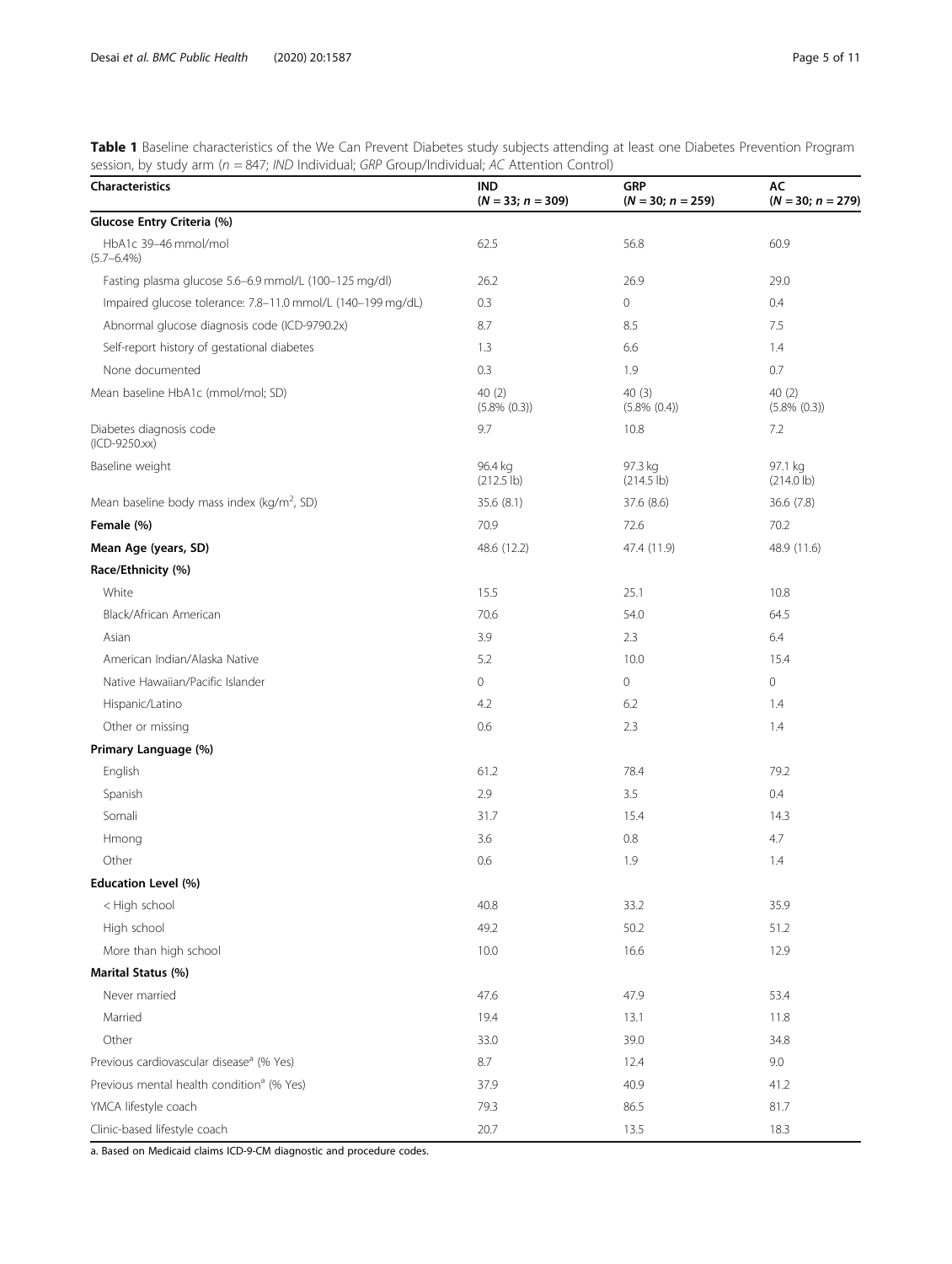<span id="page-5-0"></span>Table 2 Primary outcomes in the We Can Prevent Diabetes study among participants attending at least one DPP session, by study arm (n = 847; INDIndividual; GRP Group/Individual; AC Attention Control)

| <b>Primary Outcomes</b>                            | <b>IND</b><br>$(N = 33; n = 309)$ | <b>GRP</b><br>$(N = 30; n = 259)$ | AC.<br>$(N = 30; n = 279)$ | <b>IND vs AC</b><br>difference  | <b>GRP vs AC</b><br>difference |
|----------------------------------------------------|-----------------------------------|-----------------------------------|----------------------------|---------------------------------|--------------------------------|
| Weight Change <sup>a,b</sup>                       |                                   |                                   |                            |                                 |                                |
| % Weight change at 16 weeks (95% CI)               | $-2.6$<br>$(-3.1, -2.0)$          | $-3.1$<br>$(-3.7 - 2.4)$          | $-3.4$<br>$(-4.0,-2.7)$    | 0.8, $P = 0.06$ 0.3, $P = 0.46$ |                                |
| % Weight change at 12 months (95% CI)              | $-3.7$<br>$(-5.7,-1.6)$           | $-4.4$<br>$(-6.5,-2.2)$           | $-7.1$<br>$(-9.2, 4.9)$    | 3.4, $P = 47$ 2.7, $P = 13$     |                                |
| Attendance                                         |                                   |                                   |                            |                                 |                                |
| Mean number of DPP core sessions attended (95% CI) | 11.1<br>(10.3, 11.9)              | 11.4<br>(10.5, 12.3)              | 10.5<br>(10.0, 11.0)       | .58,<br>$P = 0.0005$            | $.94. P = .0001$               |
| Mean number of ALL DPP sessions attended (95% CI)  | 13.6<br>(12.4, 14.8)              | 14.2<br>(12.9, 15.5)              | 12.7<br>(12.0.13.4)        | .89,<br>$P = 0.0002$            | 1.50, $P < .0001$              |

a. Number of individuals with two or more measurements for weight change at 16 weeks and from 17 to 52 weeks: IND = 279 and 142; GRP = 231 and 122; AC = 254 and 71.

b. The intra-class correlation coefficient for weight among the DPP groups was 0.11.

achieved the 5% weight loss than did AC participants (14%). A greater proportion of GRP participants also achieved the 7% ( $P < 0.05$ ) and 10% weight loss goals  $(P < 0.05)$  than did AC participants (Table 3). There were no weight loss goal differences between the IND and GRP participants. Additionally, among all participants achieving at least 5% weight loss, 80% maintained the weight loss through the 12-month intervention period (data not reported).

Attendance Outcomes: Attendance rates by session declined steadily from about 90% to just over 50% at week 16 in the IND and GRP participants. Among the

Table 3 Compliance metrics in the We Can Prevent Diabetes study among participants attending at least one session, by study arm.<sup>a,b</sup> ( $n = 847$ ; IND Individual; GRP Group/Individual; AC Attention Control)

| <b>Compliance Measures</b>                                                                                            | <b>IND</b><br>$(N = 33; n = 309)$ | <b>GRP</b><br>$(N = 30; n = 259)$ | <b>AC</b><br>$(N = 30; n = 279)$ |
|-----------------------------------------------------------------------------------------------------------------------|-----------------------------------|-----------------------------------|----------------------------------|
| Achieved weight loss goal at any core session                                                                         |                                   |                                   |                                  |
| Met 5% weight loss goal, %                                                                                            | 21.5                              | $24.0^{\degree}$                  | 15.2                             |
| Met 7% weight loss goal, %                                                                                            | 8.2                               | $13.4$ **                         | 9.3                              |
| Met 10% weight loss goal,%                                                                                            | 2.3                               | 4.3                               | 1.5                              |
| Achieve weight loss goal at any maintenance session                                                                   |                                   |                                   |                                  |
| Met 5% weight loss goal,%                                                                                             | $20.3^{\degree}$                  | $21.5$ <sup>*</sup>               | 14                               |
| Met 7% weight loss goal,%                                                                                             | 11.0                              | $15.7^{\circ}$                    | 9.7                              |
| Met 10% weight loss goal,%                                                                                            | 4.9                               | $10.3^*$                          | 5.5                              |
| Attendance (includes make-up sessions)                                                                                |                                   |                                   |                                  |
| Attended at least 12 DPP core sessions, %                                                                             | $60.8***$                         | $64.0$ ***                        | 38.6                             |
| Attended at least six DPP maintenance sessions.%                                                                      | $23.0***$                         | $26.1***$                         | 11.0                             |
| Food and Physical Activity Logs (weeks 4-16)                                                                          |                                   |                                   |                                  |
| Mean number of sessions a participant completed<br>their weekly food log                                              | 3.3                               | $5.2^*$                           | 3.4                              |
| Mean number of sessions a participant completed<br>their weekly food log per number of sessions attended              | 0.42                              | $0.63$ <sup>*</sup>               | 0.53                             |
| Mean number of sessions a participant completed<br>their weekly physical activity log                                 | 5.0                               | 5.5                               | 4.5                              |
| Mean number of sessions a participant completed<br>their weekly physical activity log per number of sessions attended | 0.62                              | 0.67                              | 0.72                             |
| Mean physical activity minutes per week among participants reporting logs                                             | 164                               | 213                               | 177                              |
| Achieved at least 150 min per week, %                                                                                 | 30.0                              | $47.4*$                           | 35.6                             |

a. Comparisons are between each incentive arm and the Attention Control arm.

b.  $*P < 0.05$ ,  $*P < 0.01$ ,  $**P < 0.001$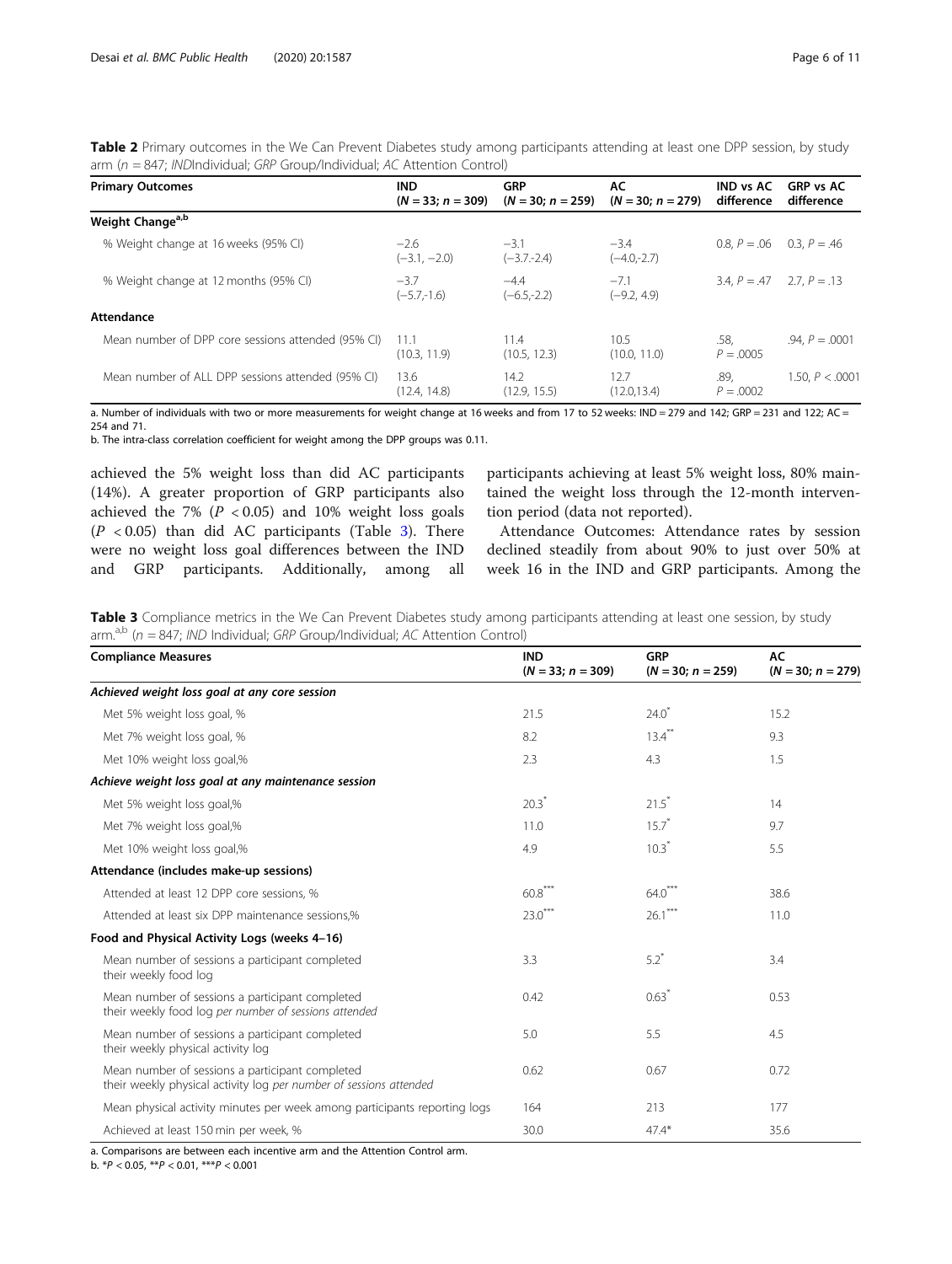AC participants, attendance was just over 30% at week 16. Rate of decline was similar for IND and GRP ( $P =$ 0.742) but were significantly lower compared to the AC participants (IND vs AC,  $P < 0.001$ ; GRP vs AC,  $P <$ 0.001) (Fig. 1). Sixty-one percent of IND and 64% of the GRP participants attended at least 75% of the DPP core sessions, compared with 39% of AC participants ( $P <$ 0.001). Attendance of at least 75% of DPP maintenance sessions was 23 and 26% for the IND and GRP participants, respectively, compared with 11% for the AC participants (Table [3](#page-5-0)).

Food and Physical Activity Monitoring: Weekly completion of food and physical activity logs was monitored in DPP core sessions 4 through 16. In general, completion of food and physical activity logs was low with, on average, 3.3 to 5.2 sessions. This represented 42 to 63% of sessions attended, depending on the study arm. Among beneficiaries completing their physical activity log, the proportion self-reporting at least 150 min of physical activity per week was 30, 47, and 36% among the IND, GRP, and AC participants, respectively (Table [3\)](#page-5-0).

Incentives earned: A total of \$116,205 in incentives was disbursed to the 847 participants  $(IND = $60,$ 120; GRP = \$49,110; AC = \$6975). The median, lower quartile, and upper quartile of incentives earned per participant for IND participants were \$215, \$85, and \$285, respectively. These were \$215, \$95, and \$270 for GRP participants and \$25 for AC participants.

#### **Discussion**

In this pragmatic randomized controlled trial with Medicaid beneficiaries in the United States, we found that financial incentives substantially increased DPP participation during core sessions and modestly increased participation during maintenance sessions. All three study arms lost 2.6 to 3.4% from their baseline weight (5.5 to 7.3 lbs.) during the first 16 weeks. By 12 months, weight loss was 7.1% in the AC study arm, compared with 3.7 and 4.4% in the IND and GRP study arms; however, due to participant attrition, these differences were not significant. Thus, financial incentives did not differentially affect mean weight loss during DPP core and maintenance sessions.

Despite no differences in mean weight loss, a greater proportion of IND and GRP participants attained 5% weight loss during the first 16 weeks and at 12 months than did AC participants. Significantly more GRP participants also achieved 7 and 10% weight loss at 12 months suggesting that group-based incentives may enhance weight loss by promoting group support or accountability. It was notable that sustained weight loss was observed among 80% of all participants who were able to achieve at least 5% weight loss. This may represent a high level of intrinsic motivation to improve healthy behaviors among these participants, potentially facilitated by extrinsic financial incentives since a greater proportion of participants in the IND and GRP groups achieved at least 5% weight loss.

Similar MIPCD DPP financial incentive interventions were implemented among Montana and New York Medicaid beneficiaries [[28](#page-9-0), [29](#page-9-0), [32](#page-9-0), [33\]](#page-9-0). A composite evaluation across all three studies found increased DPP



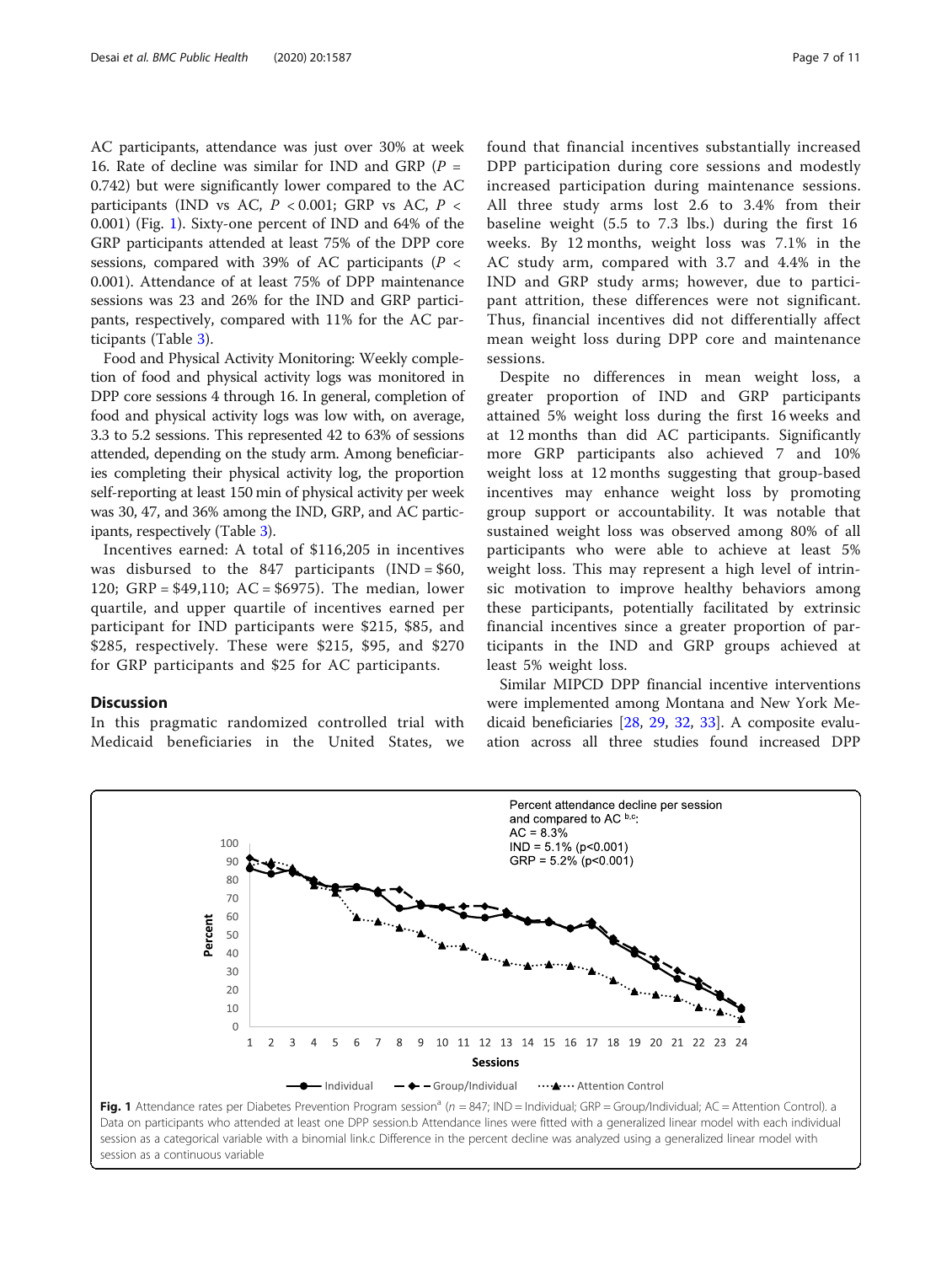attendance in participants receiving incentives but with no significant differences in weight loss between participants with and without incentives [[33](#page-9-0)]. In contrast to the WCPD, New York and Montana did not find differences in the proportion of participants achieving 5% weight loss. In fact, in New York, 19 to 43% of participants across all study arms, including the 36% of the control group, achieved 5% weight loss [[29,](#page-9-0) [32\]](#page-9-0). In all these studies, weight was only measured at a DPP session and thus reflects participants retained in the study over time. This is important to consider. Participant attrition at 16 weeks was almost two times higher in New York compared with WCPD, even with similar incentive structures [\[29](#page-9-0)]. This suggests other study design factors such as eligibility criteria, recruitment approaches, and DPP delivery may impact retention beyond the financial incentive structures and could potentially 'wash-out' incentive weight loss effects by retaining primarily participants with high initial intrinsic motivation in the treatment and control study arms.

Among Minnesota Medicaid beneficiaries, receipt of the incentives was immediate, and the GRP design may have fostered peer accountability and support. These design characteristics have proven effective in several weight loss and physical activity studies [\[19](#page-9-0), [24,](#page-9-0) [34](#page-10-0)]. However, most previous studies lasted fewer than 6 months, and behavior changes were not sustained after the incentives were removed [\[15,](#page-9-0) [18](#page-9-0), [34\]](#page-10-0). Longer-term (> 6 months) incentive effects are likely diminished due to loss of motivation, difficulty in adhering to the behaviors, and lack of or less frequent incentives [[17](#page-9-0), [23](#page-9-0), [34](#page-10-0)– [36\]](#page-10-0). We may have experienced this in the WCPD when, at 4 months, incentives changed from once a week to only once a month and attrition rates appeared to rise among the intervention arms.

The MIPCD studies used a standard-gain economic model for structuring incentives. Participants were guaranteed known financial rewards for participation, weight loss, and in Montana, completing food and physical activity logs. These are DPP leverage points within participant control. Future studies could explore other instrumental targets such as providing incentives for individually tailored step-wise improvements in healthy behaviors and outcomes. Another promising approach would be to explore incentive designs leveraging behavioral economic principles as these have demonstrated improved weight loss and physical activity compared to standard gain designs [\[15](#page-9-0), [17,](#page-9-0) [18,](#page-9-0) [37\]](#page-10-0). Capitalizing on a person's tendencies to expect future rewards based on past experience, desire for rapid feedback and rewards, aversion to loss, loss regret, and response to variable reinforcement may increase the effectiveness of financial incentives, particularly in low-income populations [[22](#page-9-0), [38,](#page-10-0) [39](#page-10-0)]. Currently, however, such studies in low-income or culturally diverse populations do not exist.

Participants in most DPP community-based translational studies have not been able to achieve a weight loss of 5% from baseline [\[9,](#page-9-0) [10](#page-9-0), [40](#page-10-0)]. Furthermore, 25% of eligible NDPP participants did not even enroll in the program, and another 23% were lost to attrition [\[9](#page-9-0), [10,](#page-9-0) [41](#page-10-0)]. We experienced similar issues, with 37% of those contacted declining to participate or never attending a DPP session after enrolling while among AC participants attending at least one DPP session, less than 40% attended 12 or more DPP core sessions, and only 11% attended 6 or more DPP maintenance sessions. Like the NDPP, the WPCD also found a 0.31% weight decrease for each attended session. But, even with the DPP provided at no cost, classes arranged for convenience (i.e., location, day, time, free childcare, and free transportation), cultural adaptations (i.e., culturally trained lifestyle coaches, interpreters, groups with culturally similar participants), and recruitment from trusted providers, sustained engagement among Medicaid beneficiaries without additional motivators like incentives was difficult [[9\]](#page-9-0).

Currently, eight States provide Medicaid DPP reimbursement. In the WCPD, accounting for programs costs and the incentives earned by Medicaid beneficiaries, the DPP was cost-effective and, therefore, should be more broadly considered by payers [[42\]](#page-10-0). In addition, increasing organizational capacity to deliver the DPP in low-income communities is needed. This may require the CDC Diabetes Prevention Recognition Program to revisit the 5% weight loss recognition requirements; otherwise, DPP-delivery organizations serving lowincome individuals will be in danger of losing their certification and reimbursement status, exacerbating diabetes health disparities [\[43](#page-10-0), [44\]](#page-10-0).

Limitations: Our study has some limitations. First, participants volunteered for this study and were mostly women, reducing generalizability to all Medicaid beneficiaries and suggesting novel strategies may be needed to engage men in the NDPP. However, from a pragmatic perspective, we believe Medicaid beneficiaries who are women would be more likely to participate in similar programs. Furthermore, our participants were racially, ethnically, and culturally diverse. They did, however, cluster within the same DPP groups which enhanced DPP delivery but reduced power for the analyses because the unit of randomization was the DPP group. In addition, we had initially powered on 44 DPP groups per arm with an average of 10 participants. At the end of the study, we had 30 groups per arm with an average of nine participants per group thus limiting our power to detect significant differences. Analytically, we offset the effect of these two factors by using repeated weight measurements within participants and covariate adjustment.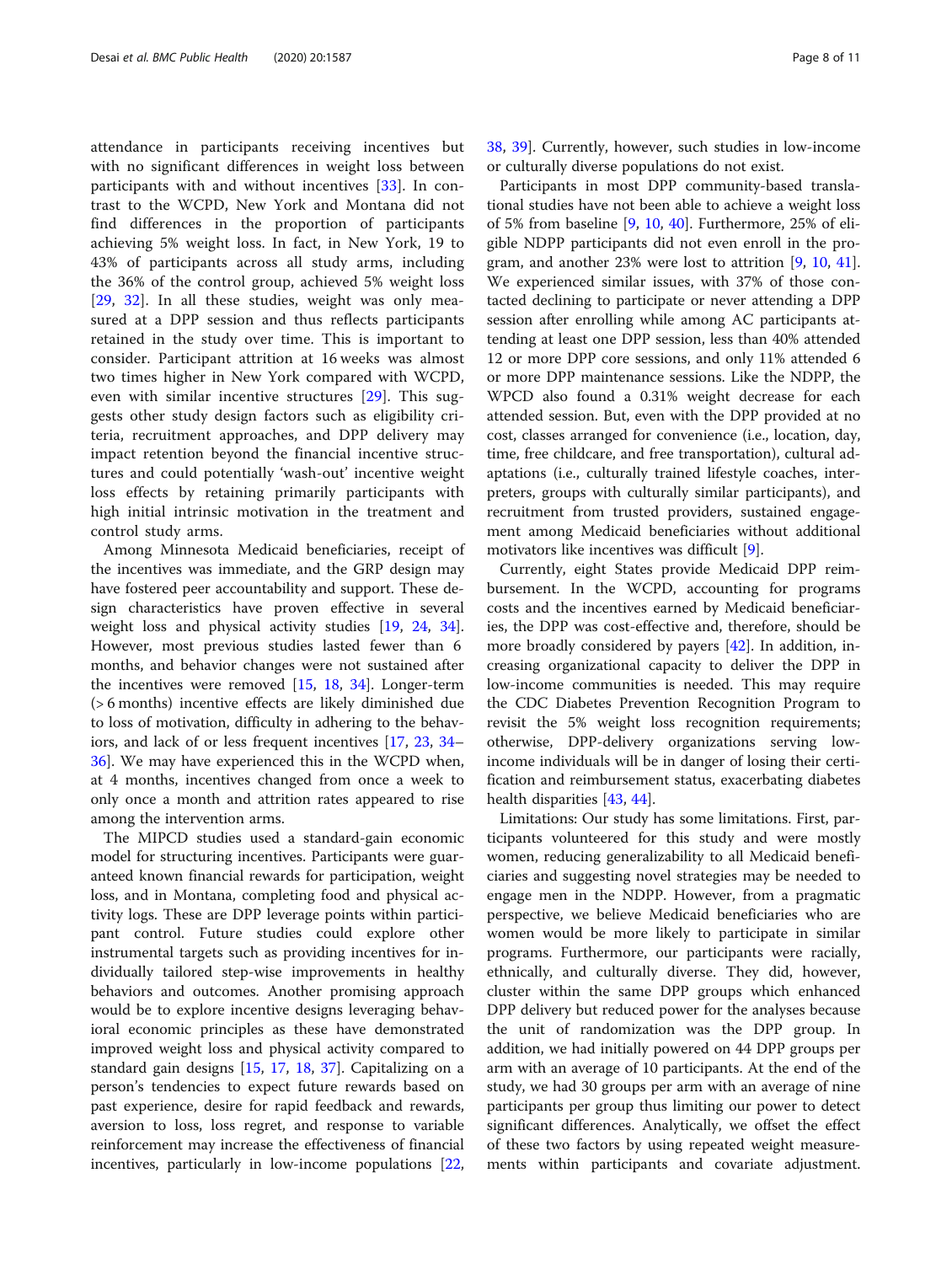<span id="page-8-0"></span>Second, our primary outcomes were assessed at DPP sessions. If a participant did not attend a session, we did not have weight information, which was problematic, especially after 16 weeks. Third, though participant characteristics were associated with lost to follow-up these were similar across study arms, even though attrition was larger in the AC group. Overall, participants lost-tofollow-up at 16 weeks were younger, African American, had Somali as their primary language, and were less educated which suggests that future studies may need to tailor their designs to better engage and support participation of these individuals. Interestingly, even though 40% of participants had evidence of a mental health condition, this did not differentially impact attrition although it may have influenced adherence and weight loss. Finally, participants and lifestyle coaches were not blinded to the study assignments. Lifestyle coaches may have been more or less engaged given the intervention assignment, but we were unable to determine this potential effect. Nonetheless, all investigators, statisticians, and data analysts were blinded to study assignments until study completion.

# Conclusion

The DPP is an intensive, 12-month, structured lifestyle program designed to help participants increase physical activity, eat healthier, reduce caloric intake, lose weight, and ultimately, prevent or delay the onset of diabetes. Modifying habits established over many years is challenging—and potentially more so for Medicaid beneficiaries, who are often less educated, un- or under-employed, struggling to maintain family and housing stability, and living in obesogenic environments where food and physical activity options are limited [[45\]](#page-10-0). Despite these difficulties, our study demonstrated that, with active outreach from trusted primary care providers, a culturally diverse group of Medicaid beneficiaries were interested in an intensive, structured, and free lifestyle behavior change program. However, reward-based financial incentives were needed to sustain participation and promote achievement of weight loss goals. Financial incentives may be an avenue to overcome individual, socioeconomic, and environmental barriers experienced by low-income populations in the United States and provide a model for bridging primary care health systems with community-based health programs [\[46\]](#page-10-0). We did find the WCPD to be cost-effective, thus, it could improve the current and future health status of a large number of Medicaid beneficiaries while mitigating future health care costs [\[42](#page-10-0)]. At the same time, future incentive studies need to carefully consider design factors such as individually tailored goals, targeting other outcomes such as physical functioning, and using incentive structures informed by behavioral economics to maximize participation and improvements in cardio metabolic outcomes among low-income populations that are quite heterogeneous in terms of race, ethnicity, immigration status, and culture.

#### Key messages

Compared to no financial incentives, financial incentives can significantly improve attendance to diabetes prevention program sessions and may increase the proportion of participants achieving the goal of at least 5% weight loss from baseline weight.

#### Supplementary information

Supplementary information accompanies this paper at [https://doi.org/10.](https://doi.org/10.1186/s12889-020-09683-5) [1186/s12889-020-09683-5](https://doi.org/10.1186/s12889-020-09683-5).

Additional file 1.

#### Abbreviations

AC: Attention control group; CDC: Centers for disease control and prevention; DPP: Diabetes prevention program; GRP: Individual-group hybrid incentive group; IND: Individual incentive group; WCPD: We can prevent diabetes study; MIPCD: Medicaid incentives to prevent chronic disease initiative

#### Acknowledgements

We would like to thank our colleagues at the Minnesota Department of Human Services (Kathleen Vanderwall, Virginia Zawistowski, Titilope Adeniyi, Jonathan Bailey), the Minnesota Department of Health (Tamara Didion), HealthPartners Institute (Juliana Tillema, Mary Becker, Brian Martinson, Mary Van Beusekom), the Greater Twin Cities YMCA (Sheryl Grover), and the Diabetes Prevention and Control Alliance (Timothy Koehler, Thao Fiore, Patti Klugherz, Phillip Miller) for their substantial contributions in developing, implementing, and evaluating the WCPD study. We would also like to thank members of the WCPD Advisory Council for their guidance in designing the study and all the staff from participating primary care clinics: Community University Health Care Center, Crown Medical Center, Neighborhood HealthSource, HealthEast, Entira, People's Center Health Services, Westside Community Health Services, HealthPartners St. Paul Clinic, Native American Community Clinic, Open Cities, Health Center, University of Minnesota Physicians, Axis Medical Center, Hennepin County Medical Center, NorthPoint Health, and Wellness Center, Inc. Finally, and most important, we would like to thank the dedicated DPP lifestyle instructors from the YMCA of the Greater Twin Cities and participating primary care clinics. Financial Disclosure: The authors declare that they have no relevant financial interests.

#### Authors' contributions

JRD initiated the study, participated in its design, coordination, implementation, analyses, and writing the manuscript. GVB participated in the study design, data collection, analyses, and writing the manuscript. GT initiated the study, participated in its design, coordination, implementation, and writing the manuscript. SJ participated in the study coordination and implementation and revising the manuscript. JA participated in the study coordination and implementation, data collection, and revising the manuscript. JG participated in the study coordination, data collection, and writing the manuscript. TG participated in the study design, data collection, analyses, and writing the manuscript. HVH participated in the study coordination, implementation, and writing the manuscript. SR participated in study coordination and implementation, data collection, and writing the manuscript. KE participated in the study implementation, data collection, and writing the manuscript. JS participated in the study design, coordination, and writing the manuscript. PJO participated in the study design, analyses, and writing the manuscript. All author's have read and approved the manuscript.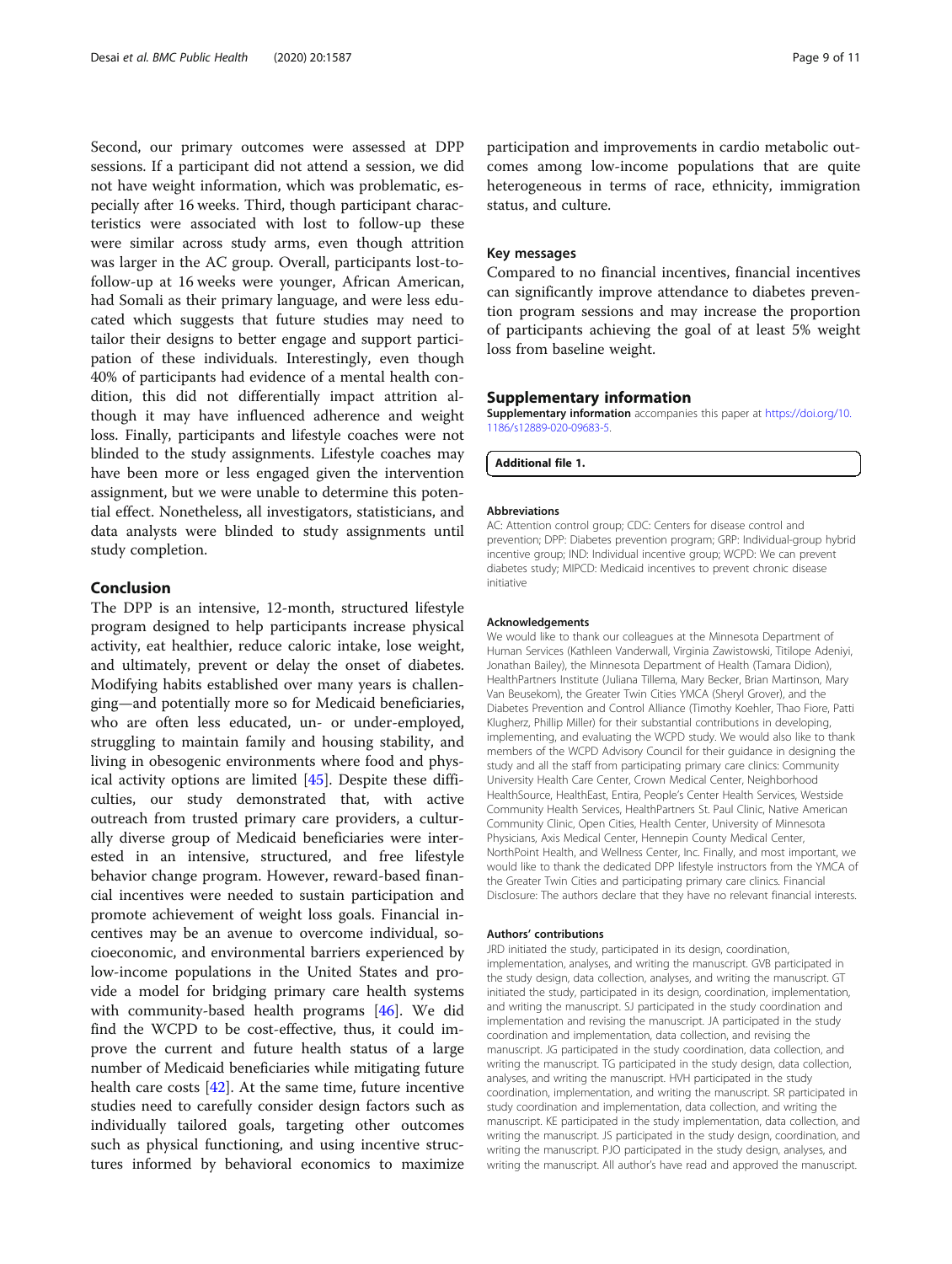## <span id="page-9-0"></span>Funding

This study was supported by Funding Opportunity Number 1BCMS330901 from the Centers for Medicare & Medicaid Services. Drs. O'Connor and Desai also received partial support from the National Institutes of Health, National Institute of Diabetes and Digestive and Kidney Diseases (NIDDK) grant P30DK092928. The funders did not contribute to study design, data collection, analyses, or interpretation of data. The contents provided are solely the responsibility of the authors and do not necessarily represent the official views of the Department of Health and Human Services or any of its agencies. The results presented have not been verified by the independent evaluation contract.

#### Availability of data and materials

The datasets analyzed during the current study are available from the corresponding author upon request.

#### Ethics approval and consent to participate

Participants provided written consent to participate in the study. The study was approved by the institutional review boards at the Minnesota Department of Health (primary), the Minnesota Department of Human Services, the University of Minnesota, HealthPartners, HealthEast, and Hennepin County Medical Center.

#### Consent for publication

Not applicable.

#### Competing interests

There are no competing interests (political, religious, ideological, academic, intellectual, commercial or any other) to declare in relation to this manuscript.

#### Author details

<sup>1</sup>HealthPartners Institute, Bloomington, MN, USA. <sup>2</sup>Minnesota Department of Health, 85 East 7th Place, P.O. Box 64882, St. Paul, MN 55164, USA. <sup>3</sup>Minnesota Department of Human Services, St. Paul, MN, USA. <sup>4</sup>University of California, La Jolla, San Diego, CA, USA. <sup>5</sup>National Kidney Foundation, New York, NY, USA.

# Received: 30 October 2019 Accepted: 13 October 2020

#### References

- 1. International Diabetes Foundation. IDF Diabetes Atlas. [https://www.idf.org/](https://www.idf.org/e-library/epidemiology-research/diabetes-atlas/134-idf-diabetes-atlas-8thedition.html) [e-library/epidemiology-research/diabetes-atlas/134-idf-diabetes-atlas-](https://www.idf.org/e-library/epidemiology-research/diabetes-atlas/134-idf-diabetes-atlas-8thedition.html)[8thedition.html](https://www.idf.org/e-library/epidemiology-research/diabetes-atlas/134-idf-diabetes-atlas-8thedition.html). Accessed 28 Oct 2019.
- 2. Haw JS, Galaviz KI, Straus AN, et al. Long-term sustainability of diabetes prevention approaches: a systematic review and meta-analysis of randomized clinical trials. JAMA Intern Med. 2017;177(12):1808–17.
- 3. Galaviz KI, Weber MB, Straus A, Haw JS, Narayan KMV, Ali MK. Global diabetes prevention interventions: a systematic review and network metaanalysis of the real-world impact on incidence, weight, and glucose. Diabetes Care. 2018;41(7):1526–34.
- Aziz Z, Absetz P, Oldroyd J, Pronk NP, Oldenburg B. A systematic review of real-world diabetes prevention programs: learnings from the last 15 years. Implementation Sci. 2015;10:172.
- 5. Nhim K, Gruss SM, Porterfield DS, et al. Using a RE-AIM framework to identify promising practices in National Diabetes Prevention Program implementation. Implementation Sci. 2019;14(1):81.
- Barron E, Clark R, Hewings R, Smith J, Valabhji J. Progress of the healthier you: NHS diabetes prevention Programme: referrals, uptake and participant characteristics. Diabet Med. 2018;35(4):513–8.
- 7. O'Brien MJ, Whitaker RC, Yu D, Ackermann RT. The comparative efficacy of lifestyle intervention and metformin by educational attainment in the diabetes prevention program. Prev Med. 2015;77:125–30.
- 8. Jiang L, Huang H, Johnson A, et al. Socioeconomic disparities in weight and behavioral outcomes among American Indian and Alaska native participants of a translational lifestyle intervention project. Diabetes Care. 2015;38(11):2090–9.
- 9. Ely EK, Gruss SM, Luman ET, et al. A National Effort to prevent type 2 diabetes: participant-level evaluation of CDC's national diabetes prevention program. Diabetes Care. 2017.
- 10. Mudaliar U, Zabetian A, Goodman M, et al. Cardiometabolic risk factor changes observed in diabetes prevention programs in US settings: a systematic review and meta-analysis. PLoS Med. 2016;13(7):e1002095.
- 11. Menke A, Casagrande S, Geiss L, Cowie CC. Prevalence of and trends in diabetes among adults in the United States, 1988-2012. JAMA. 2015; 314(10):1021–9.
- 12. U.S. Department of Commerce Economics and Statistics Administration U.S. Census Bureau. Income and Poverty in the United States: 2016; Current Population Reports 2016; [https://www.census.gov/content/dam/Census/](https://www.census.gov/content/dam/Census/library/publications/2017/demo/P60-259.pdf) [library/publications/2017/demo/P60-259.pdf](https://www.census.gov/content/dam/Census/library/publications/2017/demo/P60-259.pdf). Accessed November 12, 2018.
- 13. Abdus S, Mistry KB, Selden TM. Racial and ethnic disparities in services and the patient protection and affordable care act. Am J Public Health. 2015; 105(Suppl 5):S668–75.
- 14. American Diabetes Association. Economic Costs of Diabetes in the U.S. in 2017. Diabetes Care. 2018;41(5):917–28.
- 15. Volpp KG, John LK, Troxel AB, Norton L, Fassbender J, Loewenstein G. Financial incentive-based approaches for weight loss: a randomized trial. JAMA. 2008;300(22):2631–7.
- 16. Halpern SD, French B, Small DS, et al. Randomized trial of four financial-incentive programs for smoking cessation. N Engl J Med. 2015; 372(22):2108–17.
- 17. John LK, Loewenstein G, Troxel AB, Norton L, Fassbender JE, Volpp KG. Financial incentives for extended weight loss: a randomized, controlled trial. J Gen Intern Med. 2011;26(6):621–6.
- 18. Kullgren JT, Troxel AB, Loewenstein G, et al. Individual- versus group-based financial incentives for weight loss: a randomized, controlled trial. Ann Intern Med. 2013;158(7):505–14.
- 19. Mitchell MS, Goodman JM, Alter DA, et al. Financial incentives for exercise adherence in adults: systematic review and meta-analysis. Am J Prev Med. 2013;45(5):658–67.
- 20. Giles EL, Robalino S, McColl E, Sniehotta FF, Adams J. The effectiveness of financial incentives for health behaviour change: systematic review and meta-analysis. PLoS One. 2014;9(3):e90347.
- 21. Haff N, Patel MS, Lim R, et al. The role of behavioral economic incentive design and demographic characteristics in financial incentive-based approaches to changing health behaviors: a meta-analysis. Am J Health Promot. 2015;29(5):314–23.
- 22. O'Donoghue T. M R. the economics of immediate gratification. J Behav Dec Making. 2000;13:233–50.
- 23. Mantzari E, Vogt F, Shemilt I, Wei Y, Higgins JP, Marteau TM. Personal financial incentives for changing habitual health-related behaviors: a systematic review and meta-analysis. Prev Med. 2015;75:75–85.
- 24. Patel MS, Asch DA, Rosin R, et al. Individual versus team-based financial incentives to increase physical activity: a randomized, controlled trial. J Gen Intern Med. 2016;31(7):746–54.
- 25. Mattke S, Kapinos K, Caloyeras JP, et al. Workplace wellness programs: services offered, participation, and incentives. Rand Health Q. 2015;5(2):7.
- 26. John LK, Loewenstein G, Volpp KG. Empirical observations on longer-term use of incentives for weight loss. Prev Med. 2012;55(Suppl):S68–74.
- 27. Hamman RF, Wing RR, Edelstein SL, et al. Effect of weight loss with lifestyle intervention on risk of diabetes. Diabetes Care. 2006;29(9):2102–7.
- 28. Hoerger TJ, Perry R, Farrell K, Teixeira-Poit S. Can incentives improve Medicaid patient engagement and prevent chronic diseases? N C Med J. 2015;76(3):180–4.
- 29. VanEpps EM, Troxel AB, Villamil E, et al. Effect of process- and outcomebased financial incentives on weight loss among Prediabetic New York Medicaid patients: a randomized clinical trial. Am J Health Promot. 2019; 33(3):372–80.
- 30. Desai J, Taylor G, Vazquez-Benitez G, et al. Financial incentives for diabetes prevention in a Medicaid population: study design and baseline characteristics. Contemp Clin Trials. 2017;53:1–10.
- 31. Center for Disease Control and Prevention. The 2012 CDC-Developed Diabetes Prevention Program Curriculum and Handouts: [https://www.cdc.](https://www.cdc.gov/diabetes/prevention/resources/curriculum.html) [gov/diabetes/prevention/resources/curriculum.html.](https://www.cdc.gov/diabetes/prevention/resources/curriculum.html) Accessed 28 Oct 2015.
- 32. Brokaw SM, Carpenedo D, Campbell P, Helgerson S, Harwell T. Do Financial incentives make a difference in outcomes for Medicaid members in the diabetes prevention program (DPP)? Paper presented at: ADA 76th scientific sessions 2016; New Orleans, LA.
- 33. Alva ML, Romaire M, Acquah J. Impact of financial incentives on diabetes prevention class attendance and program completion: evidence from Minnesota, Montana, and New York. Am J Health Promot. 2019;33(4):601–5.